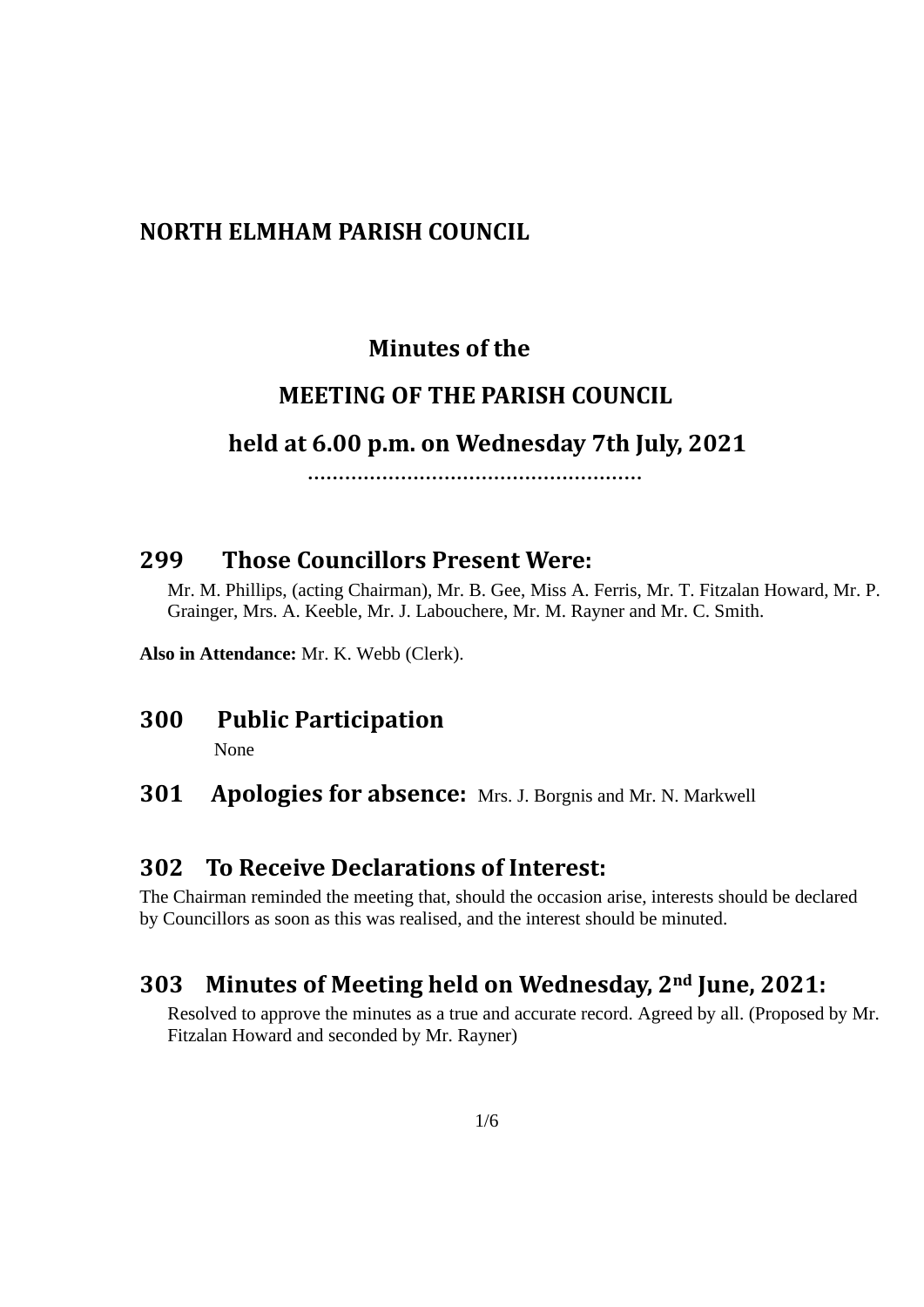#### **UPDATED INFORMATION AND MATTERS ARISING**

#### **304 Land Management Matters (item 279)**

- a) Village Green An electronic version of the RoSPA report has been received; hard copies are to follow. In the meantime, any urgent matters will be addressed. The report is to be fully discussed at the next meeting. There has been more vandalism. A person tried to pull up the fence and was confronted by a parishioner who immediately became the recipient of abuse. It was suggested that CCTV cameras should be installed and appropriate notices erected. This is also to be discussed at the next meeting. The hedges are to be cut at some stage. Mr. Phillips is to look into this matter.
- (b) Cathedral Ruins Mrs. Keeble said that the slopes are due to be cut but the specialist remote control machine is currently out of action.
- (c) Cathedral Meadows Mr. Fitzalan Howard reported that the derogation to burn the brash has not yet been received. Brown and Co have authority to deal with matters but it was considered appropriate for them to have access to the records. A parishioner has suggested having a small area for wildlife and flora, ten metres wide, at the far end of the middle field. A small notice is to be put up advising people of this. All agreed that this was an excellent idea.
- (d) Broom Green Mr. Labouchere confirmed that work has been completed.
- (e) Millennium Wood (and Jubilee Wood) Nothing to report.
- (f) Bridleway on disused railway line and other railway linked matters Mr. Rayner has sent a holding reply to Norfolk County Council.
- (g) Prince William Wood Mr. Markwell had received a number of queries from a parishioner. Matters raised will be considered and action taken where necessary.

### **305 Allotments (item 280)**

Mr. Phillips said that there is currently a waiting list of people wanting an allotment.

# **306 Street Lights (item 281)**

Nothing to report.

# **307 Highway Matters (item 282)**

Mr. Grainger reported that there had been no update on the outstanding matters. The Clerk will chase Linda McDermott, the County Programme Engineer for Norfolk County Council. Miss Ferris said that the vegetation along Station Road towards Worthing is overgrown and has started to cover the pavement. The volunteers are to be asked to attend to this. The road near the Brookside development is in need of repair and has been reported to Highways who have been out to inspect.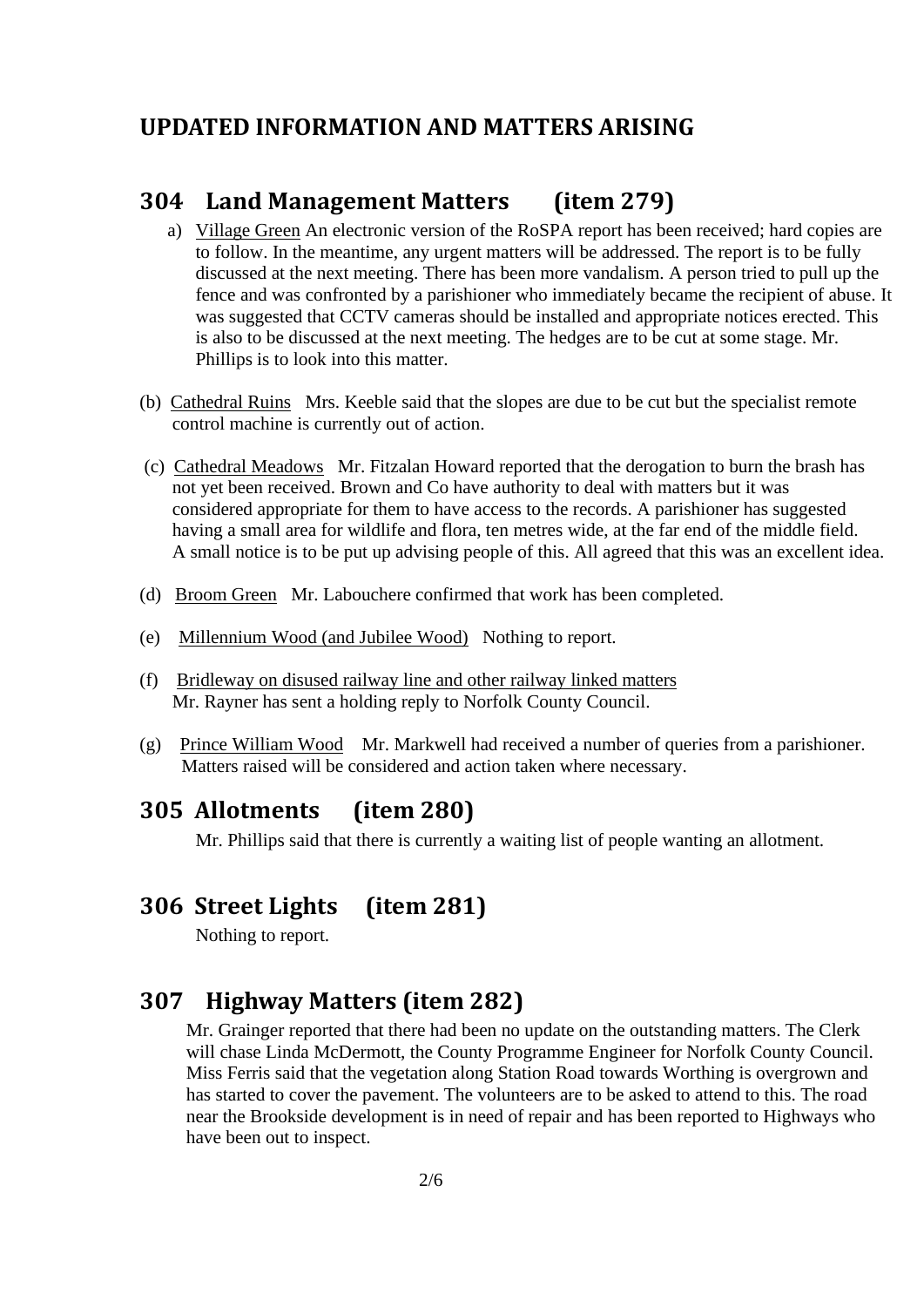## **308 Pavilion and Playing Field (item 283)**

The RoSPA report has been received (see item 304) with some items due to be dealt with in the near future. The new loft ladder is being installed tomorrow.

#### **309 Youth Club facilities (item 284)**

Mr. Fitzalan Howard said that the response to the questionnaire was extremely disappointing. 773 forms had been issued (including some by the school) and only 48 had been returned, representing a response rate of 6.2%. A mere ten people (1.3%) had said that they were prepared to be involved.

One parishioner raised concerns regarding "an increasing prevalence of drug dealing in the village". It was felt by this person that the current skate park, at the top of the playing field, is in the wrong place and consideration should be given to it being relocated.

# **310 Eastgate Centre (item 285)**

Nothing to report.

# **311 Affordable Housing - update (item 286)**

The Housing Need survey is to be distributed by the Housing Association.

# **312 Brookside Development update (item 287)**

It has been confirmed by the Parish Council that limited street lighting is required. Mr. Rayner said that the precise details, (how much and where), is to be negotiated with the developer.

# **313 Risk Management – considerations and updates (item 288)**

Nothing to report.

# **314 Defibrillators (item 289)**

Miss Ferris has spoken to Mr. Lee, Chairman of Fulmodeston Parish Council, who have two defibrillators installed. The matter will be discussed at the September meeting.

# **315 Village Green proposal for a tree planting scheme (item 291)**

Mr. Grainger has received an acknowledgement from Norfolk County Council. Our interest has been registered.

### **316 Overview of Parish Council financial situation (item 292)**

Nothing to report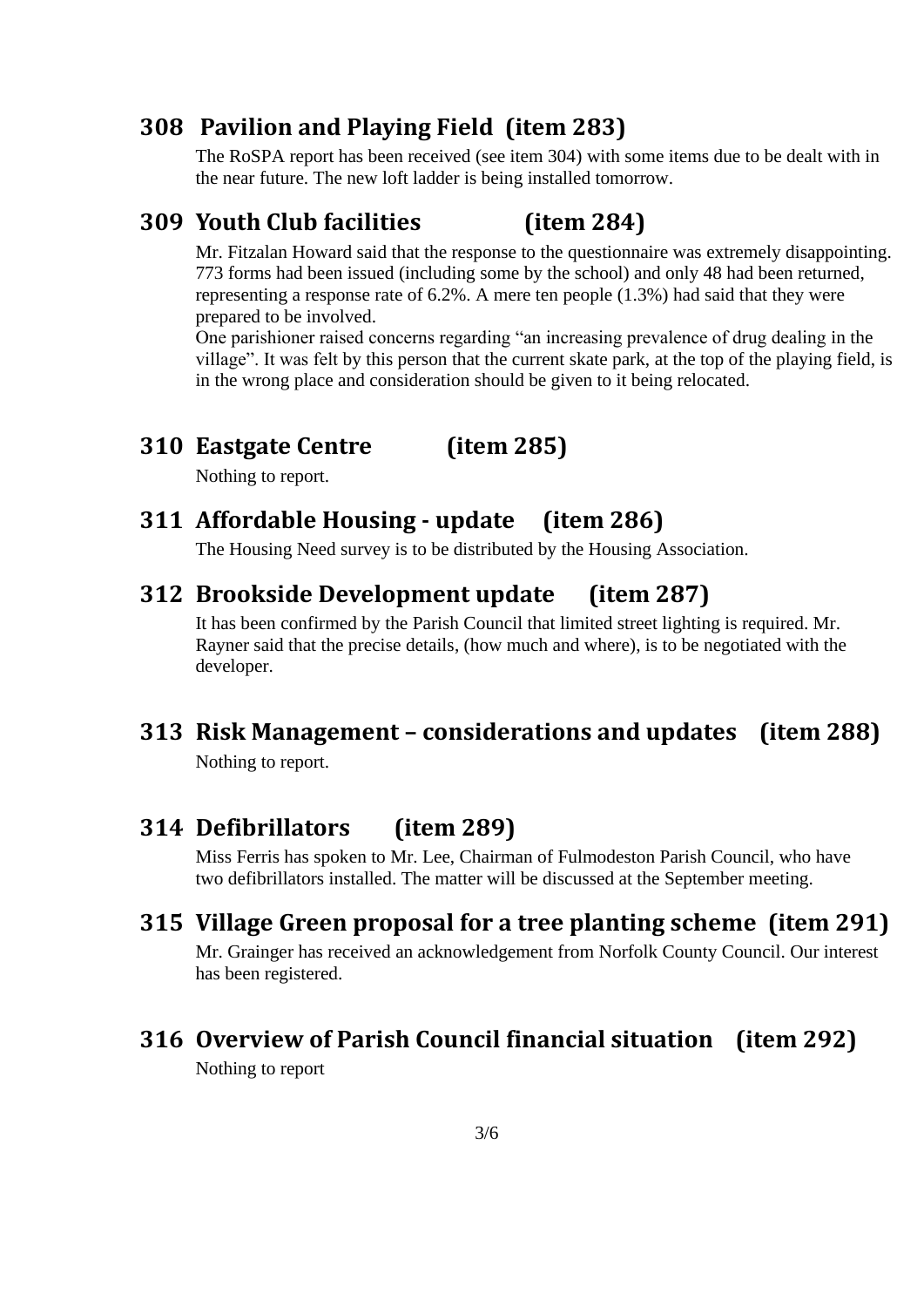#### **317 The Queen's Platinum Jubilee in 2022**

The Jubilee in 2022 will involve an extended Bank Holiday weekend from  $2<sup>nd</sup>$  to  $5<sup>th</sup>$  June. There will be a national chain of Beacons to be lit at  $9.15$  p.m. on  $2<sup>nd</sup>$  June. A further discussion will be held at next month's Parish Council meeting with a suggestion already having been made to hold a village party on the Green.

It is not possible to accommodate a visit from the circus this year and Mr. Smith is to contact them. He will stress that they would be welcome at some other more suitable time.

### **318 Letter from a parishioner regarding a possible land purchase**

A letter had been received from a parishioner who declared interest in purchasing parish land of approximately 10 or 11 acres, being a meadow near the church. This matter was given full consideration and the decision was taken that it is not in the best interests of the local community to sell at the present time. Proposed by Mr. Fitzalan Howard and seconded by Mr. Labouchere. All in favour.

# **319 Accounts for Payment and Schedule of Income**

a) Resolved to approve the following Accounts for payment:-

| 12/6/21 | E-on (street lights $-$ May) $-$ (direct debit)                  | £202.14 |
|---------|------------------------------------------------------------------|---------|
| 20/6/21 | Biffa (wheelie bin service from $22/5/21$ to $25/6/21$ ) = (d/d) | £44.46  |
| 7/7/21  | K. Webb (Clerk's pay for June)                                   | £678.20 |
| 7/7/21  | HMRC (tax and N.I. on Clerk's pay)                               | £184.44 |
| 7/7/21  | Mandrake (payroll service for May)                               | £26.40  |
| 7/7/21  | Mandrake (payroll for June)                                      | £26.40  |
| 7/7/21  | CGM (monthly grounds maintenance)                                | £804.55 |
| 7/7/21  | J. Duffield (work in Cathedral Ruins – March, Apr & June)        | £325.00 |
| 7/7/21  | D. Tyson (pavilion cleaning $-15$ hours in June)                 | £133.65 |
| 7/7/21  | T. R. Cook (materials for Broom Green pond works)                | £843.60 |
| 7/7/21  | North Elmham War Memorial Institute (hire of hall – APM)         | £16.00  |
| 7/7/21  | Brown and Co (submission of Basic Payment Scheme App)            | £696.00 |

(Expenditure approved by all members.

b) Schedule of Income:

|         | 21/5/21 J. Rainbow, Slimming World (hire of pavilion) | £30.00    |
|---------|-------------------------------------------------------|-----------|
|         | $28/5/21$ HSBC (coif inc div)                         | £27.76    |
|         | $28/5/21$ HSBC (coif inc div)                         | £44.90    |
| 7/6/21  | Bank Interest $(8/3/21)$ to $6/6/21$                  | £0.84     |
| 10/6/21 | Breckland Council (hire of pavilion for election)     | £210.00   |
| 24/6/21 | Breckland Council (recycling)                         | £801.20   |
| 25/6/21 | English Heritage (management fee for Cathedral Ruins) | £5,100.00 |
|         |                                                       |           |

Balances (as at 6/7/21):- Current a/c - £112,401.56, Business Premium a/c £34,488.69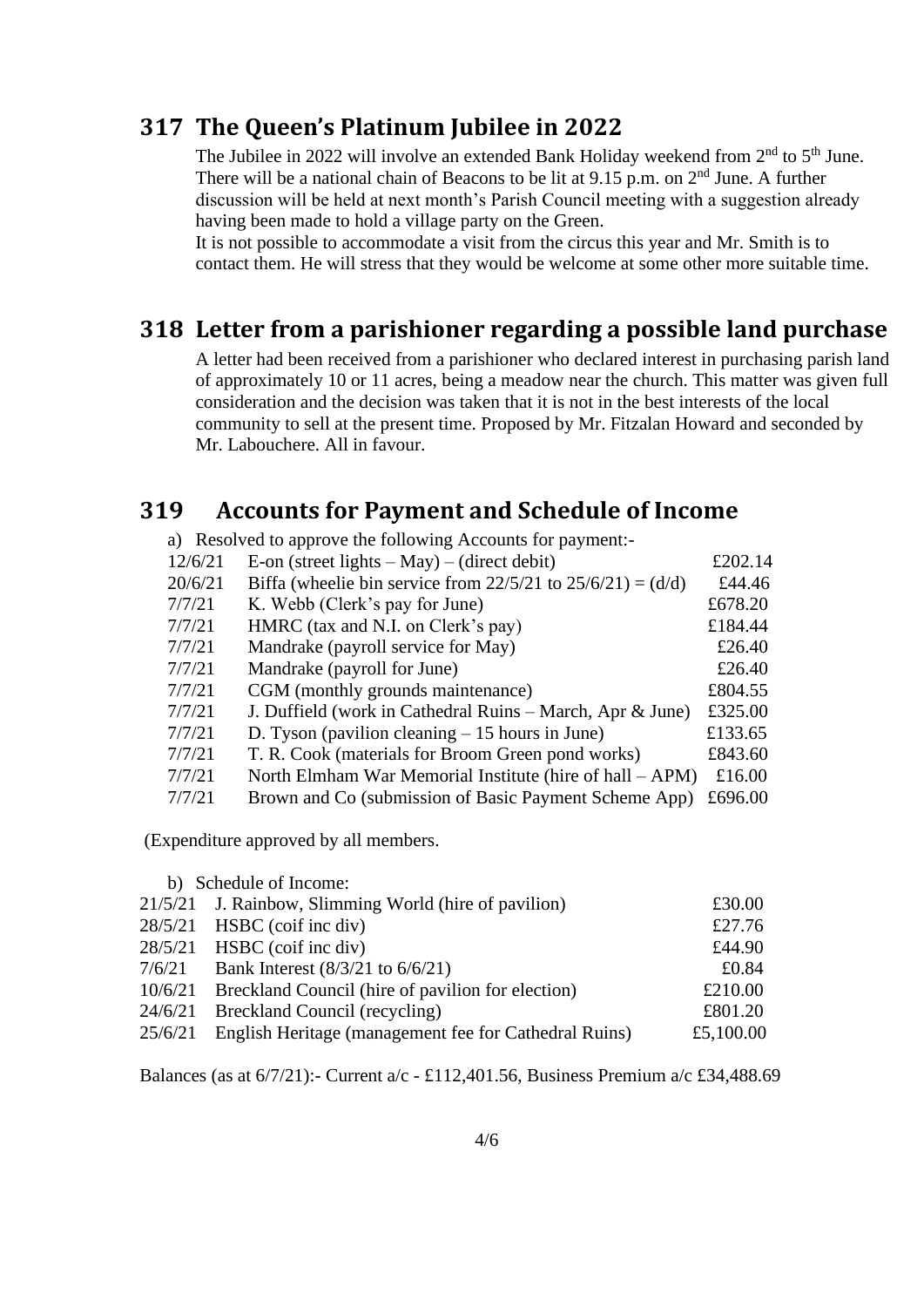#### **320 To Consider Planning Applications and Determinations:-**

#### **a) Applications**

- (i) Ivy Properties Ltd erection of dwelling and garage  $3PL/2021/0798/F$  Vicarage Farm, Church Lane – objection to be lodged. The application is contrary to a number of Local Plan policies.
- (ii) Mr. M. Hammond demolish concrete panel garage and replace with new garage and office  $-$  3PL/2021/0764/LU – 48 Station Road – no objections.
- (iii) Mr. and Mrs. M. Reeves erection of a decked pergola 3PL/2021/0777/HOU Grey Gables, Pump Street – no objections.
- (iv) Mid-Norfolk Railway Preservation retrospective planning application for installation and operation of miniature railway at County School Station – 3PL/2021/0868/F – County School Station, County School – objection to be lodged. The development goes beyond that permitted by the Transfer Deed signed with Breckland Council.
- (v) Mr. M. Sexton single storey front and rear extensions to existing attached garage plus proposed enlarged opening to rear of property to accommodate bifold doors – 3PL/2021/0880/HOU – 11 Wensum Drive. (Amendment – part of extension stepped in away from neighbouring boundary) – no objections.

#### **b) Determinations**

- (i) Mr. M. Hammond demolish concrete panel garage and replace with new garage and office – 3PL/2021/0764/LU – 48 Station Road – approved.
- (ii) Mr. and Mrs. Pardoe proposed demolition of an existing conservatory and erection of a garden room – 3PL/2021/0589/HOU – Monument House, Broom Green – approved.
- (iii) Mr. C. Fish dismantle gable end brick work and rebuild 3PL/2021/0582/LB College Farm, Broom Green – 3PL/2021/0582/LB – approved.

# **321 Correspondence**

- 1) Dereham Safer Neighbourhood Team Community update for June, 2021.
- 2) Confirmation of the Parish Partnership Scheme for 2022/2023.
- 3) NCC Highways introducing a new Rangers partnership giving two visits per year.
- 4) Email from North Elmham Bowls Club enquiring about the availability of grant (contact details of Breckland Council provided).
- 5) Restart of EAAA community CPR and defibrillator awareness sessions.

# **322 Agenda items for next meeting:**

- a) The Queen's Platinum Jubilee in 2022.
- b) CCTV